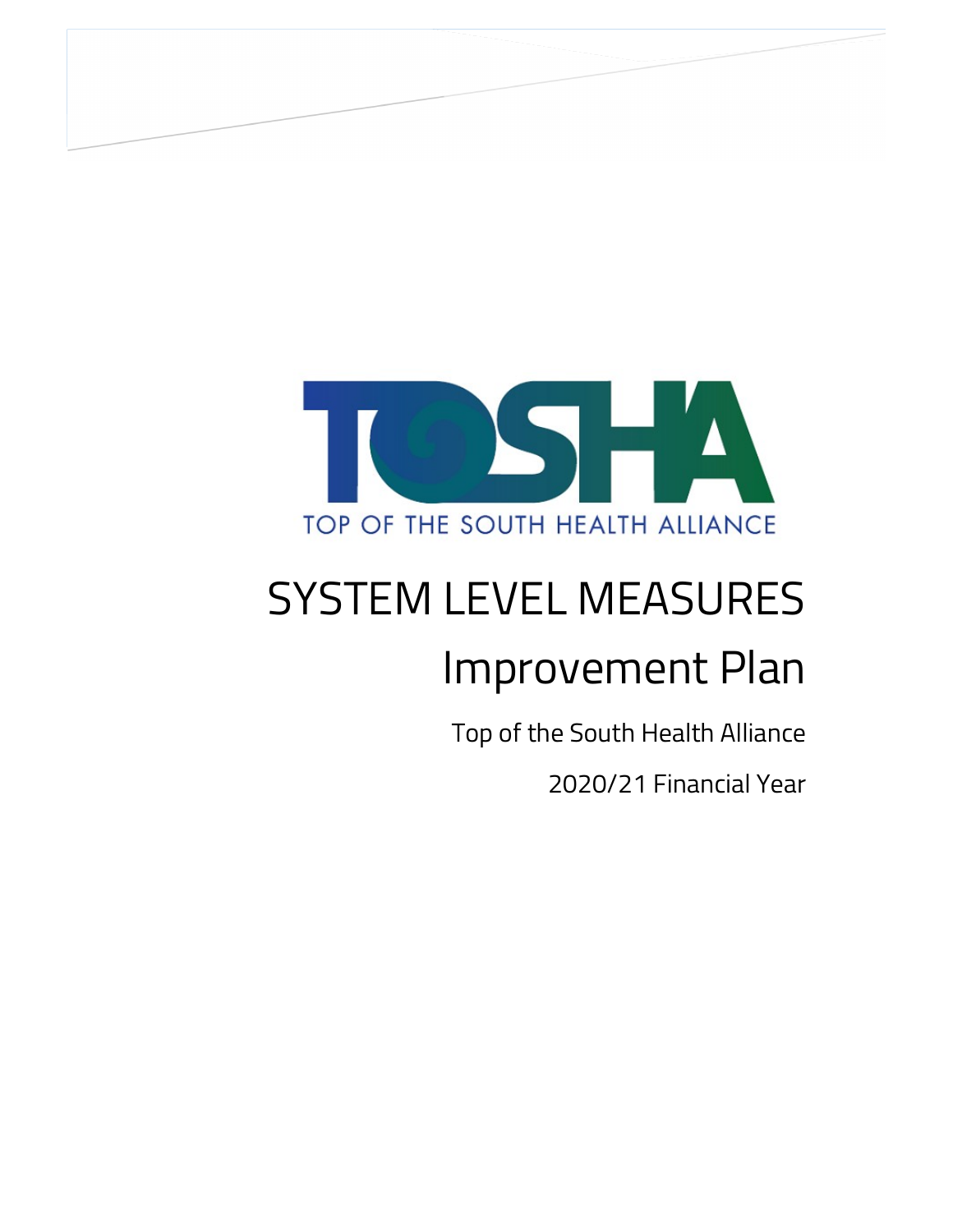# Executive Summary

The Top of the South Health Alliance (ToSHA) is committed to improving the health of everyone in the Nelson Marlborough region. To do this, and to support the implementation of the refreshed New Zealand Health Strategy, we have jointly developed an Improvement Plan for System Level Outcome Measures.

The organisations involved in the development and/or implementation of this plan are:

- Nelson Marlborough District Health Board (https://www.nmdhb.govt.nz/)
- Nelson Bays Primary Health Organisation (https://nbph.org.nz/)
- Marlborough Primary Health Organisation (https://www.marlboroughpho.org.nz/)
- Te Piki Oranga (other Well Child providers including Plunket are engaged at quarterly forums) (https://www.tpo.org.nz/)
- INP Medical Clinic (https://www.inp.co.nz/)
- Whanake Youth (https://www.whanakeyouth.org.nz/)

#### Purpose

This document shows how the System Level Measures Improvement Plan 2020/21 will build on progress and continue to improve health outcomes across the Nelson Marlborough region.

The plan includes:

- Specific improvement milestones that show improvement for each of the six system level measures (SLMs).
- Brief descriptions of activities to be undertaken by alliance partners (primary, secondary, and community) to achieve the milestones.
- Contributory measures for each of the SLMs chosen to monitor local progress against the activities.
- Signatures of all district alliance partners to demonstrate an integrated and partnership approach to the development and implementation of the improvement plan.

# Background

System Level Measures are outcome focused measures that provide a framework for continuous quality improvement and system integration. They are set nationally and focus on children, youth and vulnerable populations. System Level Measures aim to improve health outcomes for people by supporting District Health Boards to work in collaboration with health system partners (primary, community and hospital).

The six System Level Measures are:

- 1. ambulatory sensitive hospitalisation (ASH) rates for 0–4 year olds (keeping children out of hospital)
- 2. acute hospital bed days per capita (using health resources effectively)
- 3. patient experience of care (person-centred care)
- 4. amenable mortality rates (prevention and early detection)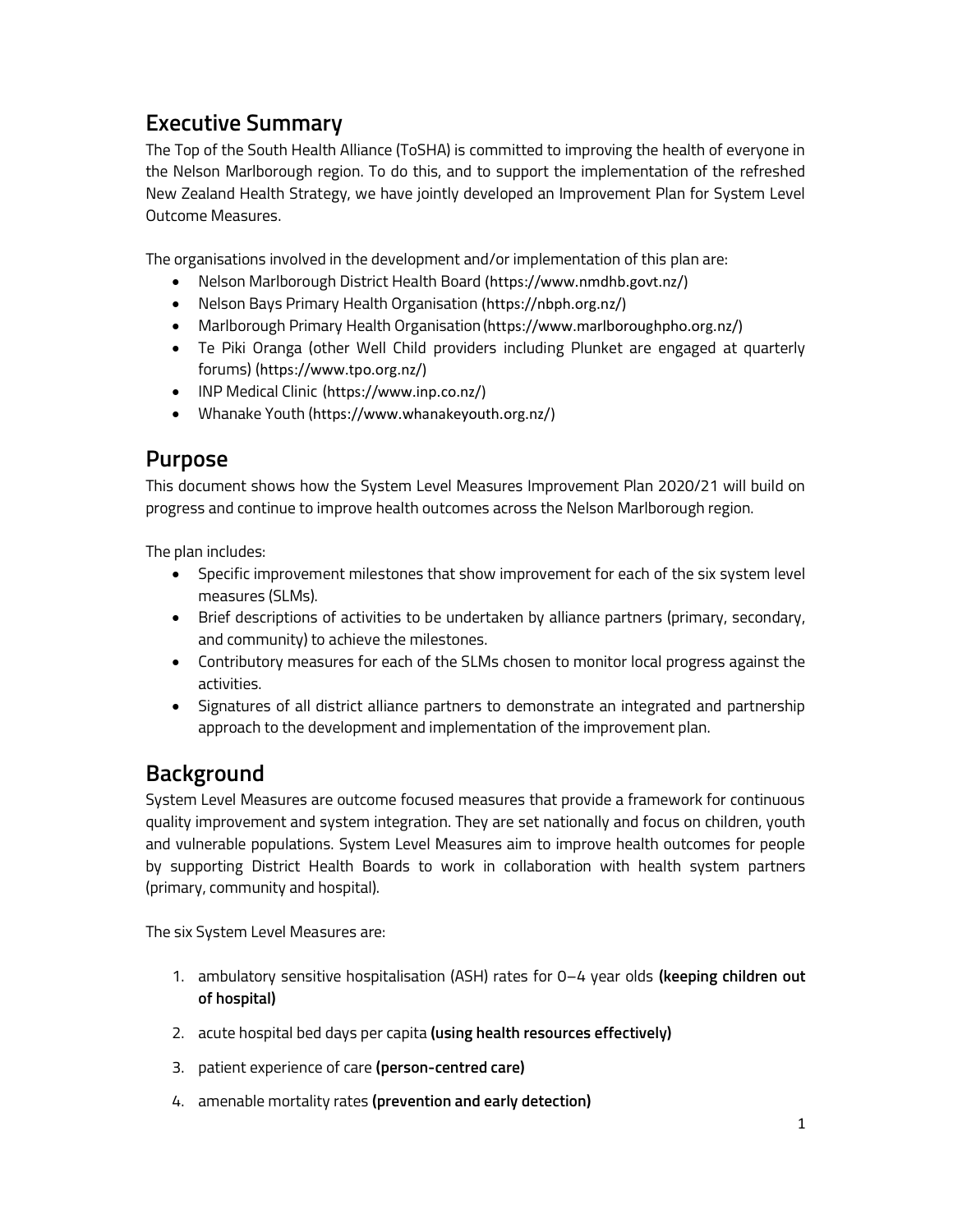- 5. babies living in smokefree homes (a healthy start)
- 6. youth access to and utilisation of youth appropriate health services (youth are healthy, safe and supported)

## Process & Approach

A whole of system alliance was appointed to oversee our system level measures across our Nelson Marlborough Community and develop our System Level Measures Improvement Plan 2020/21. This group is comprised of senior staff members from across the organisations involved (Table 1). The group convened to review the data relating to each of the System Level Measures. Where equity gaps were apparent, the group focussed their improvement milestone, quality improvement activities, and contributory measures specifically on addressing these gaps.

Each System Level Measure has been assigned a Quality Improvement Champion. The Champions have strong existing networks, work with senior managers and clinical leaders to review Nelson Marlborough-specific data for each of the measures. The Champions shared the draft System Level Measures Plan with their stakeholders for feedback from areas relevant to outcomes and activities.

Progress against this plan will be overseen, and advice provided as needed on strategic direction, by the ToSHA committee. We, the Chief Executives of the Top of the South Health Alliance, pledge our commitment to the delivery of this improvement plan.

Signature Signature Signature Signature

Sau Na

Marlborough Primary Health

Nelson Bays Primary Health

obletter

Beth Tester Sara Shaughnessy Anne Hobby Peter Bramley Chief Executive Chief Executive Tumuaki / General Manager

PMBAML

Chief Executive

Te Piki Oranga Nelson Marlborough Health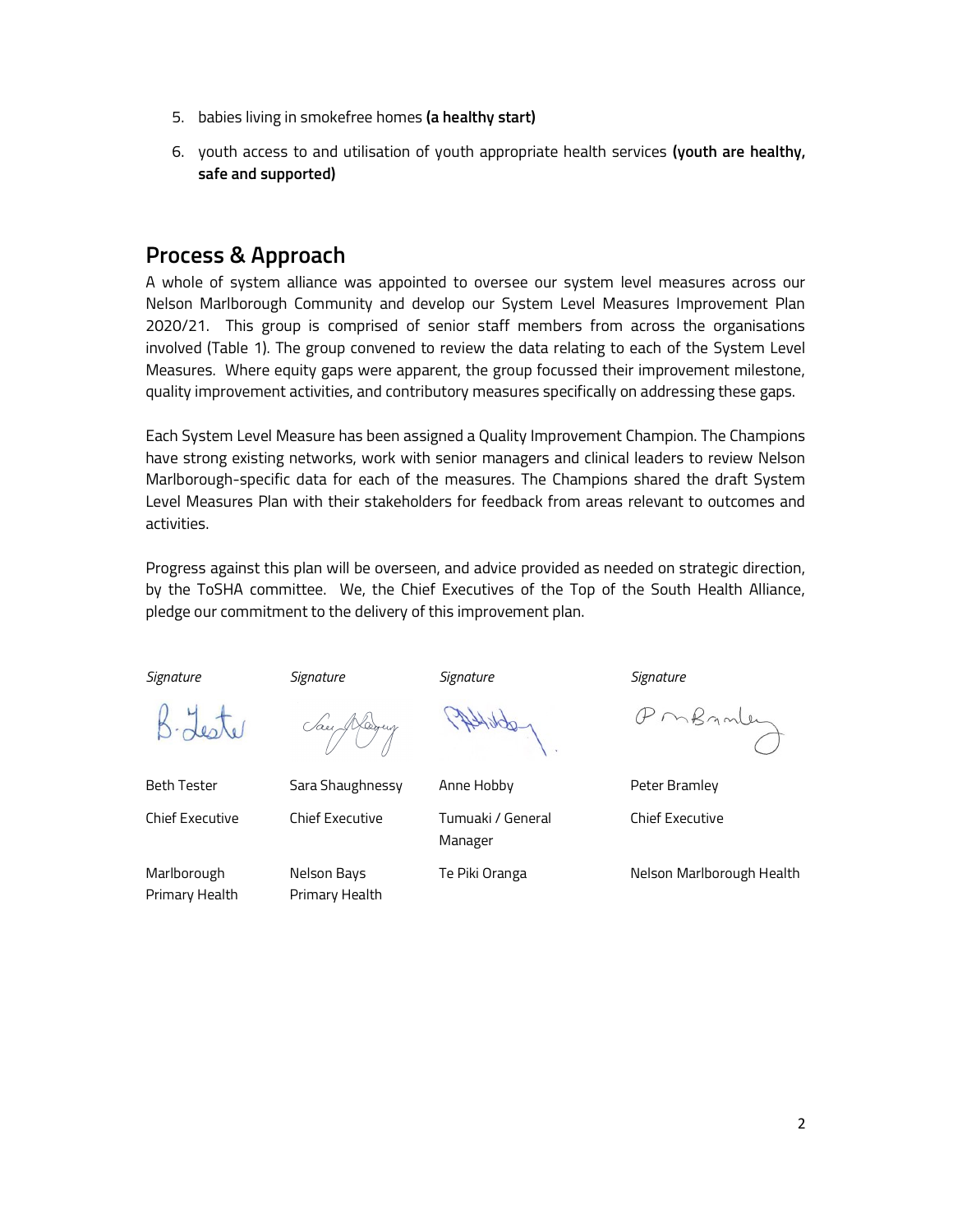|  | Table 1: System Level Measures Improvement Group and Champions |  |  |
|--|----------------------------------------------------------------|--|--|
|  |                                                                |  |  |

| <b>Name</b>         | Organisation                                                | Role                                                                                                 | <b>SLM Champion</b>                                                                                                                                           |
|---------------------|-------------------------------------------------------------|------------------------------------------------------------------------------------------------------|---------------------------------------------------------------------------------------------------------------------------------------------------------------|
| Sara<br>Shaughnessy | Nelson Bays PHO                                             | <b>Chief Executive</b>                                                                               | ALL System Level Measures                                                                                                                                     |
| <b>Beth Tester</b>  | Marlborough PHO                                             | <b>Chief Executive</b>                                                                               | Experience of Care<br>Patient<br>Primary                                                                                                                      |
| Anne Hobby          | Te Piki Oranga                                              | Tumuaki / General<br>Manager                                                                         |                                                                                                                                                               |
| Cathy<br>O'Malley   | Nelson Marlborough<br>Health                                | <b>General Manager</b><br>Strategy, Primary and<br>Community                                         | Youth Access to and Utilisation of<br>Youth-appropriate Health Services<br>(10-24 year olds): Sexual and<br>Reproductive Health.<br><b>Amenable Mortality</b> |
| Elizabeth<br>Wood   | Health<br>Mapua<br>Centre; and Nelson<br>Marlborough Health | General Practitioner; and<br><b>Clinical Director</b><br>Community & Chair of<br>Clinical Governance | Patient Experience<br>of<br>Care<br>Secondary                                                                                                                 |
| Jo Mickleson        | Nelson Marlborough<br>Health                                | Pharmaceuticals Manager                                                                              |                                                                                                                                                               |
| Jill Clendon        | Nelson Marlborough<br>Health                                | Adon & Op Manager -<br>Ambulatory Care, District<br>Nurses NN                                        | Youth Access to and Utilisation of<br>Youth-appropriate Health Services<br>(10-24 year olds): Sexual and<br>Reproductive Health.                              |
| Lauren Ensor        | Nelson Marlborough<br>Health                                | <b>Health Promotions</b><br>Manager                                                                  | Youth Access to and Utilisation of<br>Youth-appropriate Health Services<br>(10-24 year olds): Sexual and<br>Reproductive Health.                              |
| Ditre Tamatea       | Nelson Marlborough<br>Health                                | General<br>Manager<br>for<br>Vulnerable<br>Māori<br>ୡ<br>Populations                                 | Ambulatory Sensitive<br>Hospitalisations (0-4 years)                                                                                                          |
| Debbie Fisher       | Nelson Marlborough<br>Health                                | Operations<br>Manager<br>7<br>Associate<br>Director<br>Of<br>Midwifery                               | Babies in Smoke free homes                                                                                                                                    |
| Lexie OShea         | Nelson Marlborough<br>Health                                | General Manager Clinical<br><b>Services</b>                                                          | Acute Hospital Bed Days                                                                                                                                       |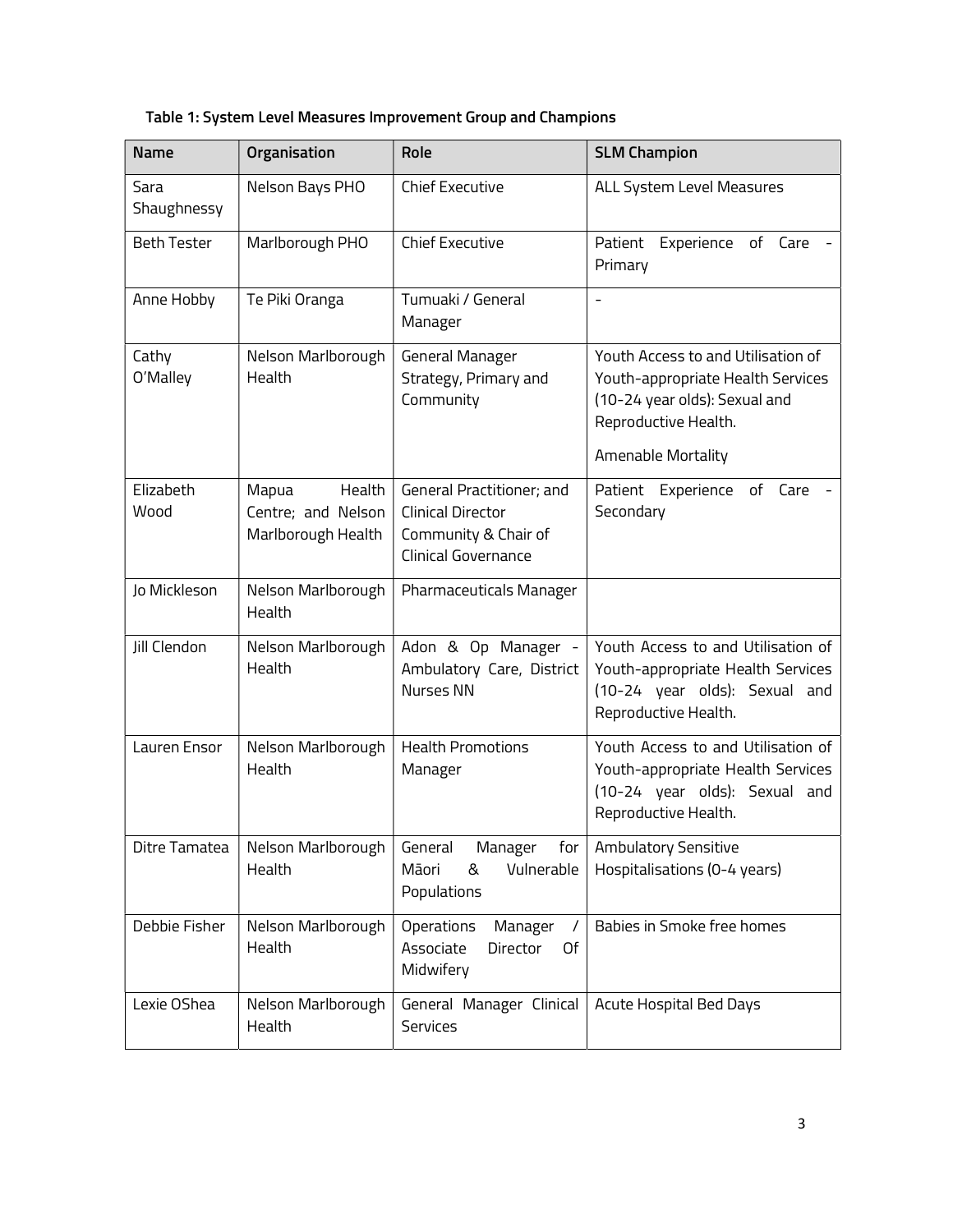# Keeping children out of hospital

Ambulatory Sensitive Hospitalisation (ASH) rates in 0–4 year olds seeks to reduce admission rates to hospital for a set of diseases and conditions that are potentially avoidable through prevention or management in primary care.

The overall non-standardised ASH rate for 0-4 year olds in Nelson Marlborough has decreased from 4,175 in December 2018 to 3,864 per 100,000 population in December 2019 and remains lower than the national total. However, the rate for tamariki identifying as Māori continues to increase; rising from 5,249 per 100,000 population in the 12 months to December 2018 to 6,087 in the twelve months to December 2019. In terms of ASH events, this equates to a rise for Māori from 95 events in 2018 to 112 in 2019. Meanwhile, the rate for non-Māori and non-Pacific populations continues to decrease.

Increases in ASH rates for Māori children in Nelson-Marlborough are driven by dental conditions (1,902 per 100,000 population/35 events) and asthma (1,413 per 100,000 population/26 events). Consumption of sugary drinks, access to oral health care and primary care, exposure to secondhand smoke, and poor housing are known drivers associated with these conditions.

| <b>National Measure</b>                                                                                                                                                                                                                                                                              | Ambulatory Sensitive Hospitalisations (ASH)<br>rate per 100,000 population, for $0 - 4$ year<br>olds.                             |
|------------------------------------------------------------------------------------------------------------------------------------------------------------------------------------------------------------------------------------------------------------------------------------------------------|-----------------------------------------------------------------------------------------------------------------------------------|
| Local Milestone                                                                                                                                                                                                                                                                                      | ASH rates for Māori children aged 0-4 years<br>fall 15% by 30 June 2021 (from 6,087 in<br>December 2019 to 5,174 by 30 June 2021) |
| <b>Activities</b>                                                                                                                                                                                                                                                                                    | <b>Contributory Measures</b>                                                                                                      |
| 1.<br>Employ a Public Health Nutritionist by<br>Q1.                                                                                                                                                                                                                                                  | Improved nutrition/reduced sugar<br>consumption in ECE settings                                                                   |
| 2.<br>NMH Community Oral Health, Heart<br>Foundation, NMH Public Health Nutritionist and<br>Enviroschools Facilitator to co-design a plan for<br>working with ECE centres to strengthen<br>parental<br>engagement<br>in in<br>improving<br>determinants of oral health and nutrition by Q2.          | Enrolment rate of preschool children in oral<br>health services.                                                                  |
| the establishment<br>$\Omega$<br>3.<br>Facilitate<br>Tuakana-teina (elder teaching younger)<br>relationships to promote Mana atua/Wellbeing<br>(Strand 1 of Te Whāriki), with a specific focus on<br>teaching good oral health and nutrition in ECE<br>settings and link this with Project Menemene. | Hospital admissions for children <5 years with<br>dental carries as primary diagnosis.                                            |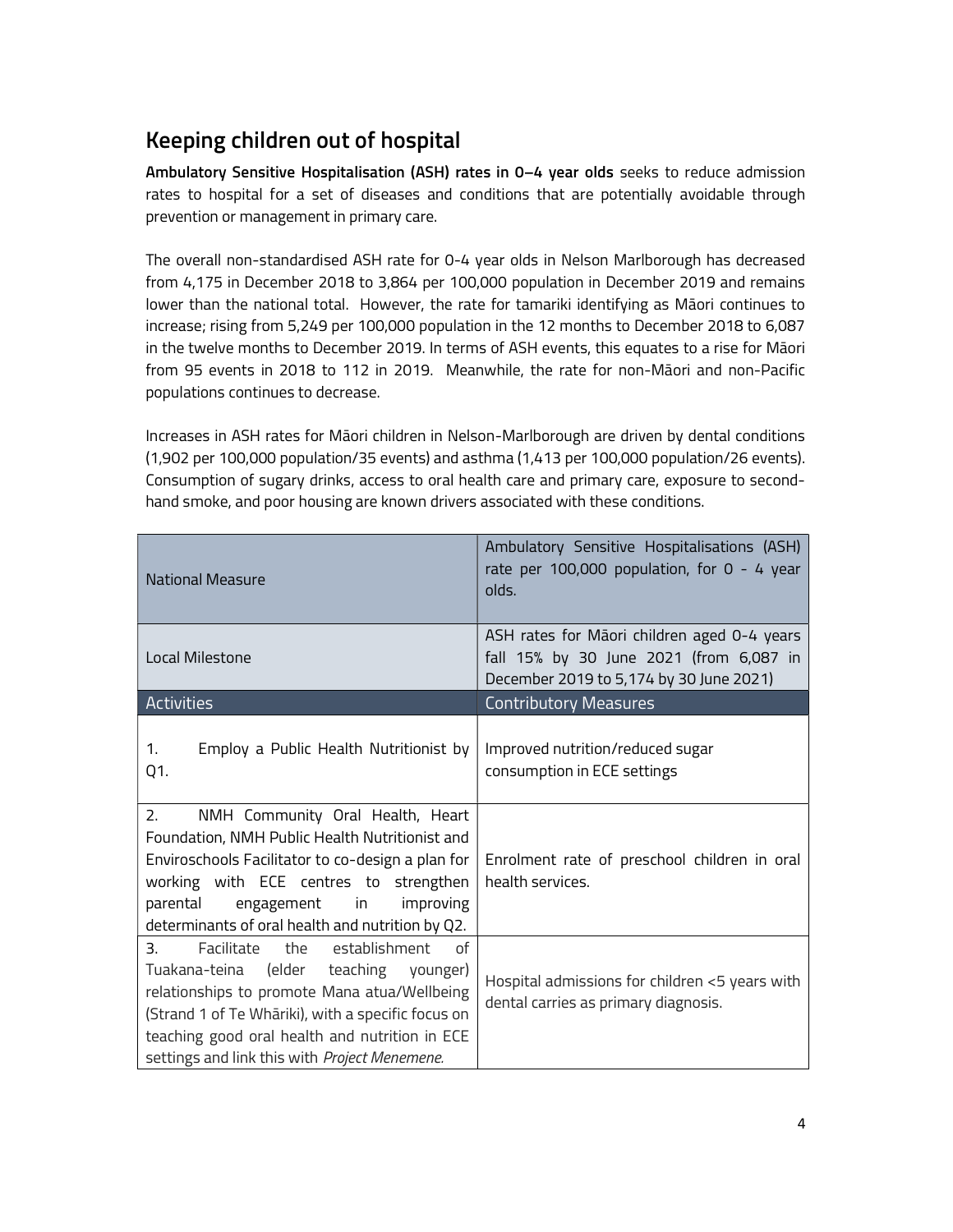| 4.<br>Co-design<br>a plan<br>with<br>local<br>Communities of Learning (CoL) and schools to<br>respond to the national review of the Health<br>Promoting in Schools programme, with a<br>particular focus on how this will impact key<br>social and health determinants $-$ (e.g., nutrition<br>and oral health). Engagement with CoL and<br>schools by Q1 and Plan designed by Q4.                                                                                                                                                                                                                                                                   | Hospital admissions for children <5 years with<br>dental carries as primary diagnosis.                                                                     |
|------------------------------------------------------------------------------------------------------------------------------------------------------------------------------------------------------------------------------------------------------------------------------------------------------------------------------------------------------------------------------------------------------------------------------------------------------------------------------------------------------------------------------------------------------------------------------------------------------------------------------------------------------|------------------------------------------------------------------------------------------------------------------------------------------------------------|
| Explore the feasibility of Hauora Direct<br>5.<br>referral to whanau ora navigator to advocate on<br>behalf of a whanau with respect to improving<br>determinants of asthma and respiratory<br>conditions instead of referrals to multiple<br>agencies (e.g., Housing NZ, Tenancy services GP<br>etc.). Feasibility study completed by Q2 and<br>Action plan for support implemented by Q4.                                                                                                                                                                                                                                                          | Hospital admissions for children aged five<br>years with a primary diagnosis of asthma.<br>Referral rates to whanau ora navigator.                         |
| Change the fluoride model of care to<br>6.<br>apply fluoride twice each year for Māori, Pacific<br>and high risk children and start earlier from 1<br>year of age starting Q2.                                                                                                                                                                                                                                                                                                                                                                                                                                                                       | 78% of Māori preschool children enrolled with<br>the Child Oral Health Service receive fluoride<br>twice each year.                                        |
| Any presentation to GP or Hospital for<br>7.<br>children with asthma/respiratory symptoms,<br>aged between 0-4 years, are provided info<br>sheet on prevention/treatment which includes<br>info on where to go for info on ventilation and<br>heating, tenancy advice/help, immunisation,<br>adherence to medication, smoking cessation<br>referral.<br>Health Promotion<br>team will<br>put<br>$\bullet$<br>together a patient information sheet for<br>practices by Q1.<br>PHOs liaise with practices to roll out the<br>information sheet by Q2.<br>PHOs and Health Promotion team to<br>evaluate uptake/use of information<br>sheet by Q4.<br>8. | Hospital admissions for children aged five<br>years with a primary diagnosis of asthma.<br>Children fully immunised by 8 months, 24<br>months and 5 years. |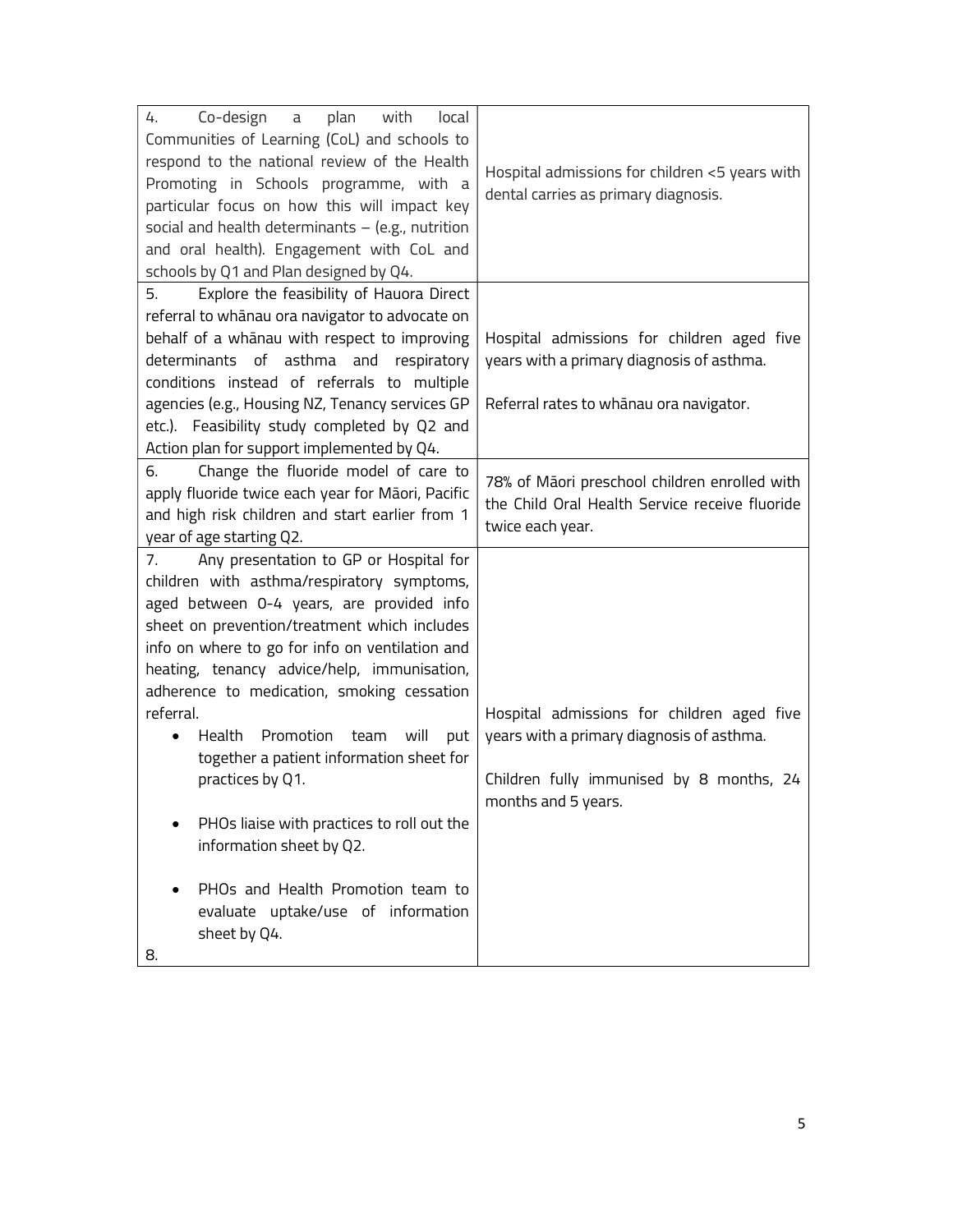# Using Health Resources Effectively

Acute hospital bed days per capita measures the use of hospital resources, predominantly relating to adults and older people. Acute care is urgent or unplanned health care that a person receives for an illness or injury. Effective management of long-term illnesses and disease prevention in primary care prior to hospitalisation and the provision of effective care in the community after discharge have the potential to reduce hospital bed days. For example, access to primary care, streamlined diagnostic and treatment processes, discharge planning and community based health and restorative care. Good communication between clinicians across the health care continuum is vital.

The age standardised acute hospital beds rate for Nelson Marlborough Health decreased from 260.0 per 1,000 population to 250.2 per 1,000 between the year to December 2018 and year to December 2019. However, this decrease was not seen in all ethnic groups; rates for Māori increased from 270.6 to 335.3 per 1,000 population and rates for Pacific increased from 234.8 to 353.0 per 1,000 population. The main drivers of overall acute hospital bed days in Nelson Marlborough are age, socio-economic deprivation and events associated with stroke and other cerebrovascular conditions (DRG B70) and respiratory infections/inflammations (E62). For Māori, in addition to Stroke and Other Cerebrovascular Disorders and Respiratory Infections/Inflammations, the conditions making the greatest contribution to the acute hospital bed days rate in the year to December 2019 were Major Affective Disorders (DRGU63).

| <b>National Measure</b>                                                                                                                                                                                                                                                                                                                                                                                                                              | Acute hospital bed days rate per 1,000<br>population domiciled within a DHB                                                                                         |
|------------------------------------------------------------------------------------------------------------------------------------------------------------------------------------------------------------------------------------------------------------------------------------------------------------------------------------------------------------------------------------------------------------------------------------------------------|---------------------------------------------------------------------------------------------------------------------------------------------------------------------|
| Local Milestone                                                                                                                                                                                                                                                                                                                                                                                                                                      | Reduce the age standardised acute hospital<br>bed days rate for Māori by 15% from 335.3 per<br>1,000 population to 285.0 per<br>1,000<br>population by 30 June 2021 |
| <b>Activities</b>                                                                                                                                                                                                                                                                                                                                                                                                                                    | <b>Contributory Measures</b>                                                                                                                                        |
| 1. Implement Swoop Team (or similar) by Q1 to<br>provide rapid response to those with an acute<br>exacerbation of a chronic condition at home or<br>in care (also in Acute Demand section of Annual<br>Plan).                                                                                                                                                                                                                                        | Acute admission and readmission rates to<br>hospital by ethnic group.<br>Number of referrals to Swoop Team received.                                                |
| 2. Health Care Home Programme will:<br>. Implement the HCH model (or modular<br>elements of HCH) in additional general<br>practices by Q4 and impact report produced<br>by Q4. The HCH model of care has been<br>reviewed to align to Pae Ora as a vision and<br>set of values grounded in equity across all<br>domains of the model. Practices ensure that<br>information resonates with people in terms<br>language and visual presentation,<br>of | Acute admission and readmission rates to<br>hospital by ethnicity.<br>Percentage of enrolled Māori<br>population<br>belonging to HCH practices.                     |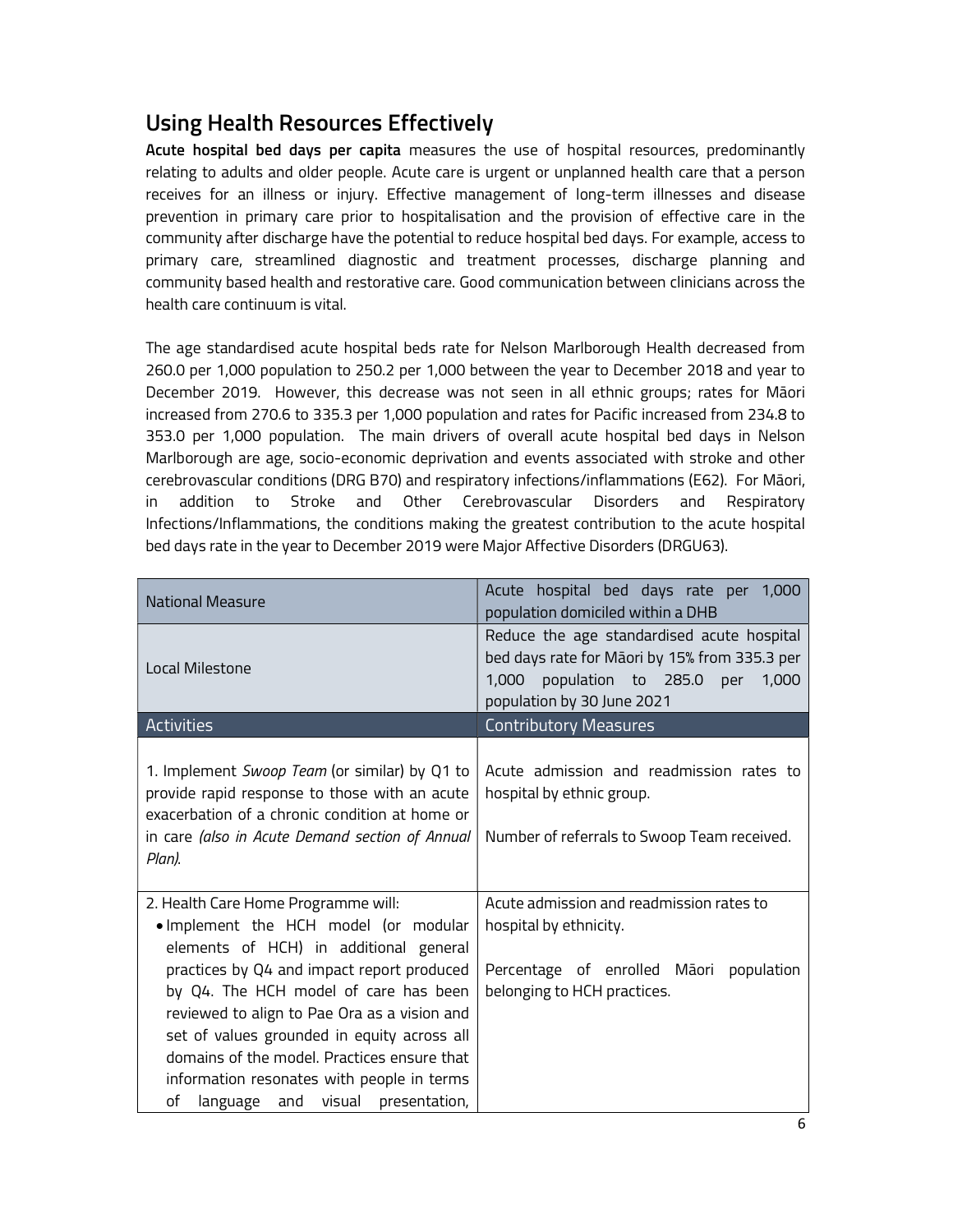| enhancing the<br>cultural<br>skills<br>and<br>competencies<br>of<br>staff,<br>including<br>understanding unconscious bias inherent in<br>many services.                                                                                                                                                                                                                                                                                     | Number of care plans shared between key<br>team members.                                                                                     |
|---------------------------------------------------------------------------------------------------------------------------------------------------------------------------------------------------------------------------------------------------------------------------------------------------------------------------------------------------------------------------------------------------------------------------------------------|----------------------------------------------------------------------------------------------------------------------------------------------|
| • Proactively manage patients in primary care<br>introduction<br>of<br>the<br>through<br>risk<br>stratification, early identification of cohorts<br>of patients, triaging and standardised<br>processes for urgent access and extended<br>roles within the General Practice teams<br>(Also in Acute Demand and primary health care<br>integration sections of the Annual Plan).                                                             |                                                                                                                                              |
| 3. Strengthening Coordinated Care will increase<br>care coordination for the most complex and<br>vulnerable patients by:<br>· Implementing and supporting an evidence<br>based consistent approach to identify the<br>most complex and vulnerable patients by<br>Q1.<br>• Locality Care Coordinators (LCC) will facilitate<br>multidisciplinary meetings and support team<br>integration for vulnerable populations at<br>localities by Q3. | Number of MDT meetings and patients<br>referred to or by Locality Care Coordinators.                                                         |
| 4. Pilot self-management education 'taster'<br>sessions in Marlborough/Nelson with Te Piki<br>Oranga clients that are culturally relevant,<br>appropriate and accessible for participants and<br>family/whanau/support person by Q2 (also in<br>Acute Demand section of Annual Plan).                                                                                                                                                       | Number of Taster' sessions held<br>Acute admission and readmission rates to<br>hospital.                                                     |
| 5. Work with pharmacists to remind patients to<br>make a follow-up appointment with their<br>General Practitioner after Hospital discharge<br>from Q1 (also in Acute Demand section of Annual<br>Plan and Prevention and early detection section of<br>this SLM Plan).                                                                                                                                                                      | Reduced acute admission and readmission<br>rates to hospital.<br>Number of pharmacists reminding patients to<br>make follow-up appointments. |
| 6. Nelson Bays Primary Health to undertake<br>work-force development by Q2 with Te Piki<br>Oranga Kaimahi and Pukenga Manaaki and<br>Pasifika Community Based Nurse to enable<br>consistent health literacy messaging across a<br>range of providers who interact with whānau<br>and high needs populations, and to promote<br>support/enhance<br>options<br>that<br>self-                                                                  | Number of work force development sessions<br>delivered.<br>Acute admission and readmission rates to<br>hospital.                             |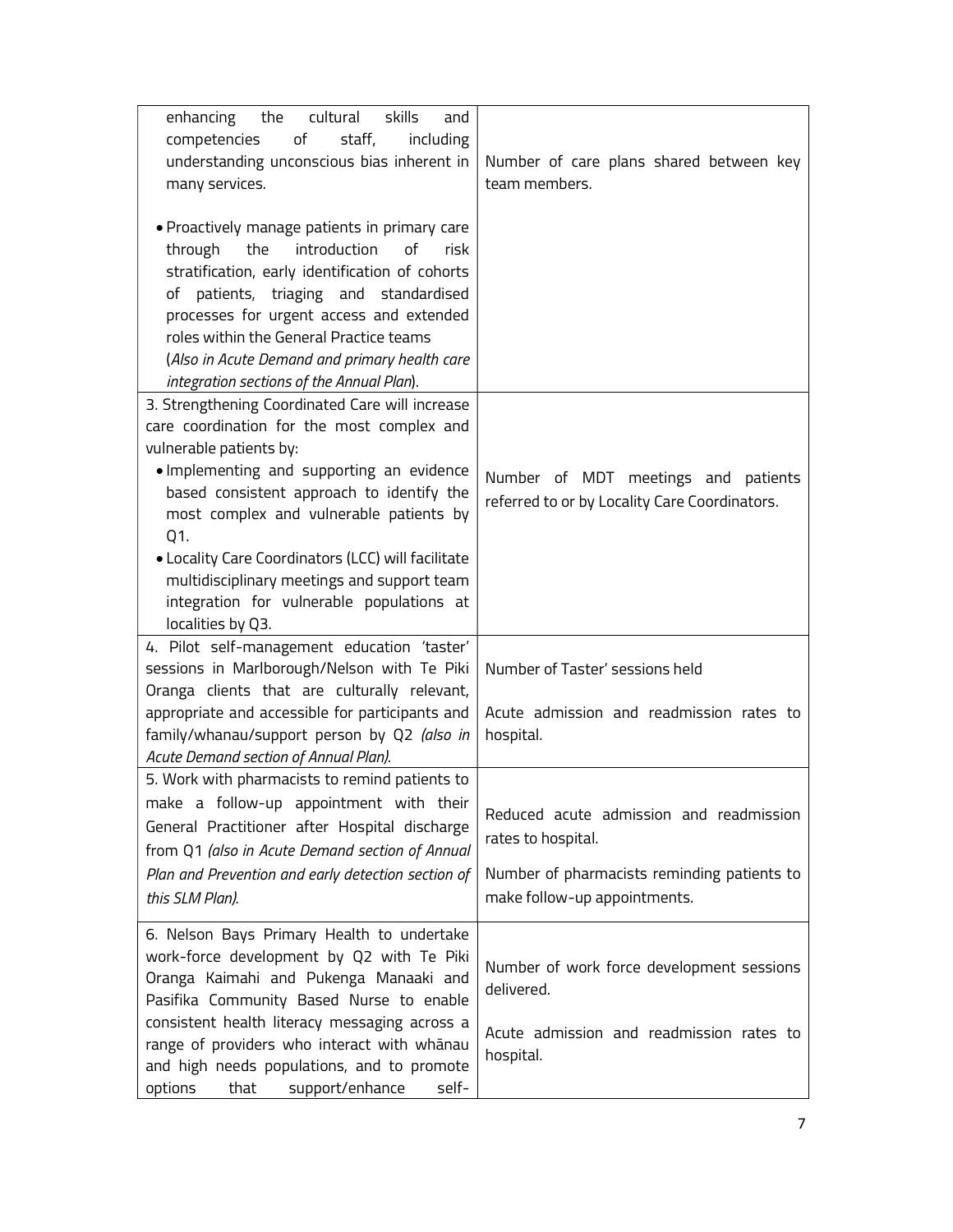| management/behaviour change, with particular      |                                             |
|---------------------------------------------------|---------------------------------------------|
| note to respiratory and heart conditions (drivers |                                             |
| of acute demand, also in Acute Demand section of  |                                             |
| Annual Plan).                                     |                                             |
| 7. PHOs to collaborate with Te Piki Oranga to     |                                             |
| help locate Māori Men (30-45) who are eligible    | PHO enrolled Māori within the eligible      |
| for CVDRA, and provide point of care              | population who have had a CVD risk recorded |
| testing/CVDRA in home/ TPO clinics or other       | in the last five years.                     |
| community engagement opportunities by Q2.         |                                             |
|                                                   |                                             |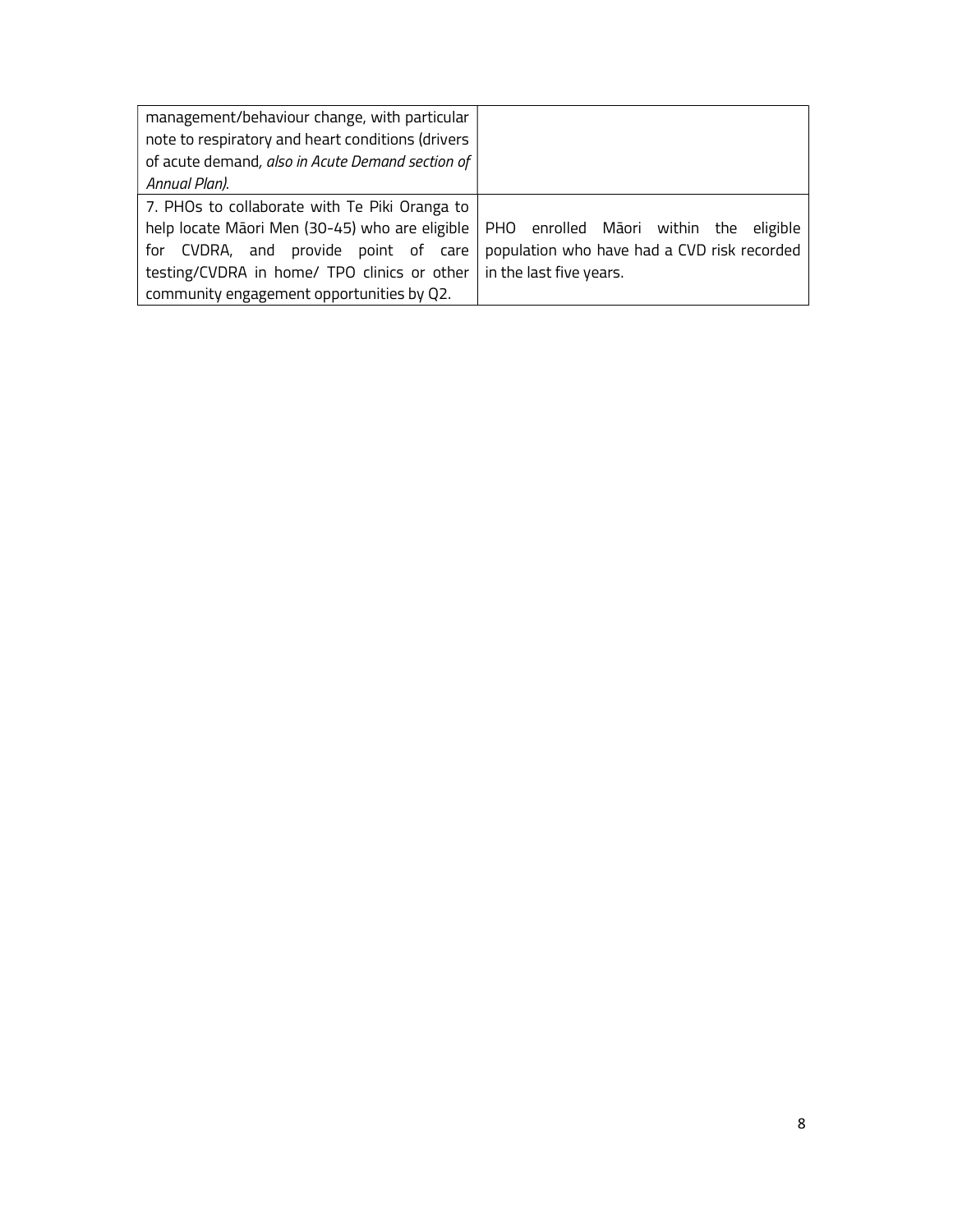#### Person-centred care

The patient experience of care measurement tools in primary and secondary care give insight into how patients experience the health care system, and how integrated their care was. Evidence suggests that patient experience is positively associated with adherence to recommended medication and treatments, engagement in preventive care such as screening services and immunisations and ability to use health resources available effectively.

This measure provides information about how people experience health care and may highlight areas that Nelson Marlborough Health needs to have a greater focus on, such as health literacy and communication. Please note that due to the transition of the survey between providers, primary care data was unable to be updated so we have developed activities that continue to improve the outcomes identified for improvement last year.

#### Primary care

The transition to a new survey provider along with the impact of COVID-19 have disrupted the 2020 February and May patient experience surveys for primary care and resulted in limited access to historical data. In the interim, Nelson Marlborough Health have agreed with the Ministry of Health's System Level Measures Improvement Team to review and reflect on the survey data published for 2019 in the Atlas of Healthcare Variation to inform<sup>1</sup> the activities in this plan. The responses to the following questions indicate areas where equitable access and outcomes could be improved for Māori:

In the twelve months prior to the survey, 14.1% of respondents in Nelson Marlborough indicated there was a time when they wanted health care from a GP or nurse but could not get it. Similarly, 18.5% of patients indicated that there was a time they did not visit a GP or nurse because of cost, with Māori (34.5%) more likely to report this than the 'other' ethnic group (17.4%). Responses to these questions were explored further:

- Could you tell us why cost stopped you from seeing a GP or nurse? Māori were more likely than other ethnic groups to report that the appointment was too expensive (92.6%), they couldn't take time off work (27.8%) or the cost of travel was too great (13.0%).
- Has cost stopped you from picking up a prescription? Māori were more likely than other ethnic groups to answer 'yes' (16.8%)
- Have you been involved in decisions about your care and treatment as much as you wanted to be? Māori were less likely than other ethnic groups to answer 'yes' (68.2%).

The activities to improve patient experience in primary care therefore focus on addressing these barriers.

<sup>1</sup> 1 https://www.hqsc.govt.nz/our-programmes/health-quality-evaluation/projects/atlas-of-healthcarevariation/health-service-access/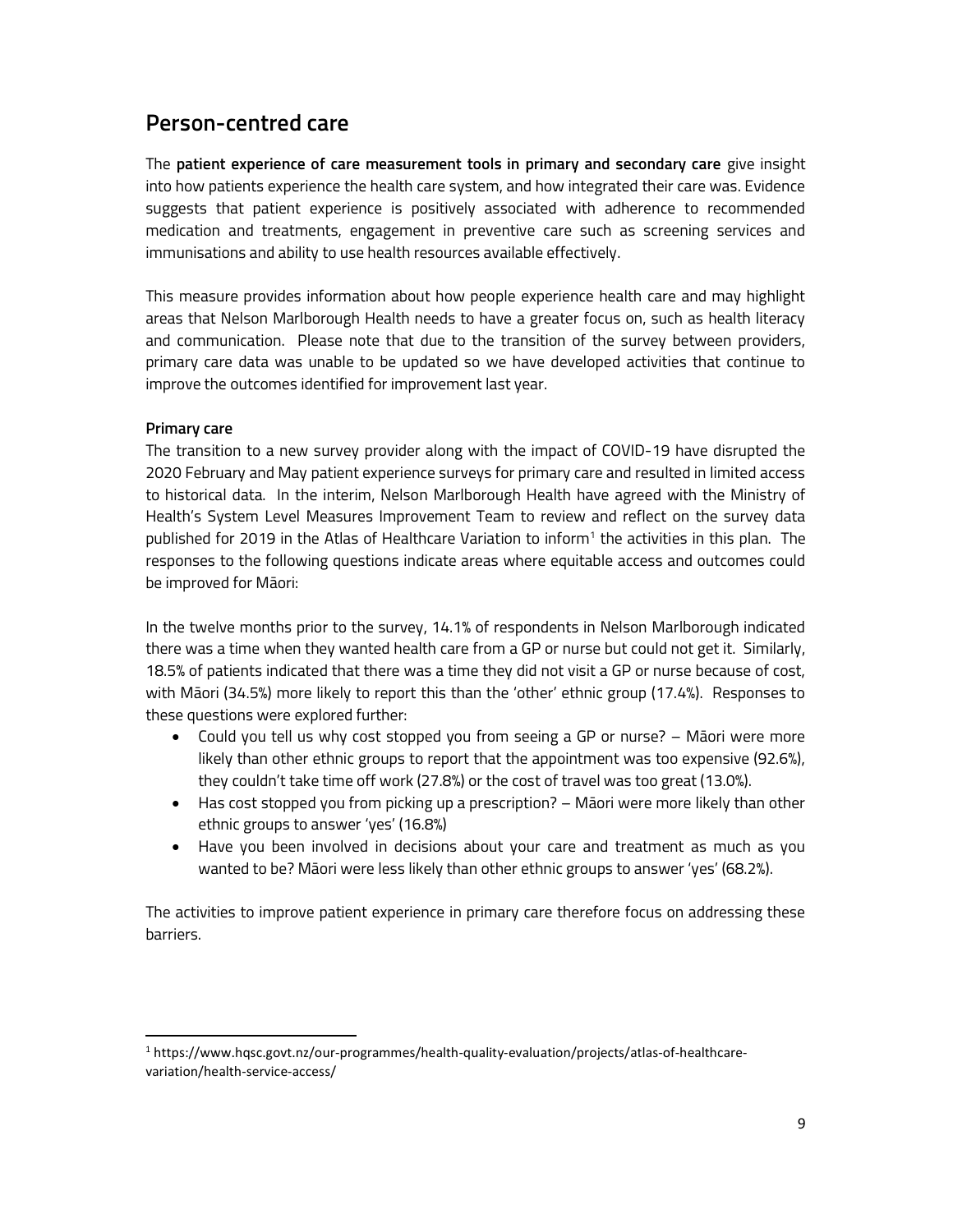#### Secondary care

1

With respect to secondary care, and the the inpatient survey, Nelson Marlbourgh Health has identified communication and coordination as domains in which we could improve<sup>2</sup>. In particular, patients have indicated that they could be better informed about medication side-effects upon discharge and receive more information from the hospital on how to manage their condition after discharge. This corresponds to the responses received to the survey questions:

- Did a member of staff tell you about medication side effects to watch for when you went home?
- And do you feel you received enough information from the hospital on how to manage your condition after your discharge?

The response rate for the inpatient hospital survey in Q4 2019 was around 24%. The results from this survey showed that 54% of patients reported receiving enough information on medication side-effects to watch for when they went home from hospital. For the same quarter, 66% of patients responded receiving enough information from the hospital on how to manage their condition after discharge. These results are comparable with the New Zealand average.

| National Measure                                                                                                                                                             | Primary care survey and Hospital inpatient<br>responses for four<br>domains:<br>survey<br>Communication, Partnership, Coordination,<br>Physical and Emotional needs.                                                                                                                                                                           |
|------------------------------------------------------------------------------------------------------------------------------------------------------------------------------|------------------------------------------------------------------------------------------------------------------------------------------------------------------------------------------------------------------------------------------------------------------------------------------------------------------------------------------------|
| Local Milestone                                                                                                                                                              | reduction in<br>Māori<br>5%<br>reporting<br>barriers to accessing primary care and<br>pharmaceuticals by 30 June 2021.<br>70% of respondents to the inpatient<br>hospital survey report<br>receiving<br>enough information on medication<br>side<br>effects<br>condition<br>and<br>management upon discharge from<br>hospital by 30 June 2021. |
| <b>Activities</b>                                                                                                                                                            | <b>Contributory Measures</b>                                                                                                                                                                                                                                                                                                                   |
| 1. PHOs will work with iwi providers to<br>understand and address barriers to accessing<br>primary care with a report identifying barriers<br>and solutions completed by Q4. | Rates of Māori reporting unmet need for<br>primary health care.<br>Number of collaborative projects initiated.                                                                                                                                                                                                                                 |
| 2. NBPH will work with community agencies to<br>provide a 'Vulnerable Populations' (VIP) project<br>to target Māori, Pacific and other vulnerable                            | Enrolment rates of Māori children in Primary<br>Care.                                                                                                                                                                                                                                                                                          |
| people who cannot afford to access General<br>services, which<br>Practice<br>would<br>improve<br>enrolment of children in GPs and WCTO                                       | Enrolment rates of Māori children with WCTO<br>providers.                                                                                                                                                                                                                                                                                      |

<sup>&</sup>lt;sup>2</sup> https://www.hqsc.govt.nz/our-programmes/health-quality-evaluation/publications-andresources/publication/3936/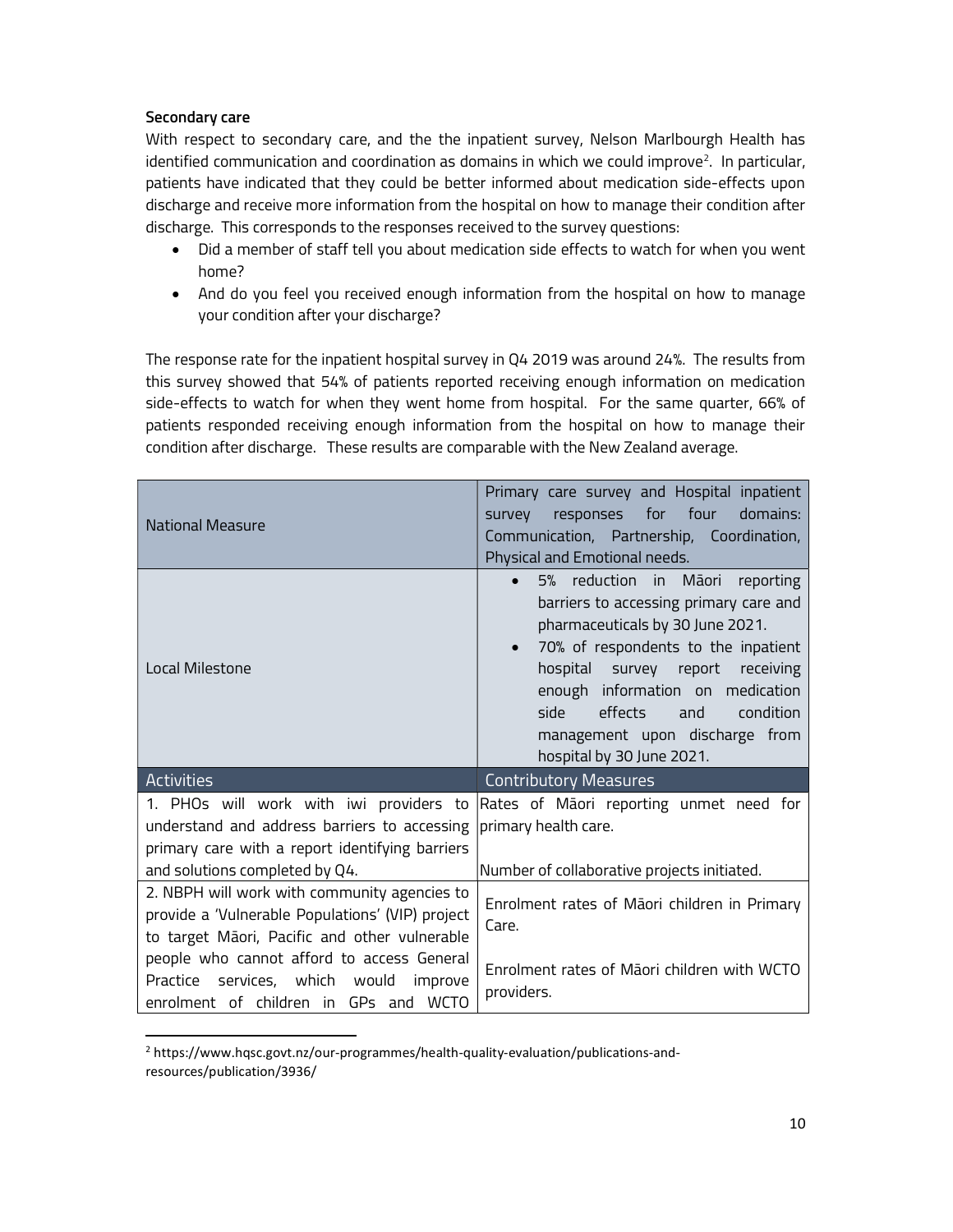| providers.                                                                                                                                                                                                                                                                                                                                                                                                        |                                                                                                                                                                        |
|-------------------------------------------------------------------------------------------------------------------------------------------------------------------------------------------------------------------------------------------------------------------------------------------------------------------------------------------------------------------------------------------------------------------|------------------------------------------------------------------------------------------------------------------------------------------------------------------------|
|                                                                                                                                                                                                                                                                                                                                                                                                                   |                                                                                                                                                                        |
| 3. Improve the number of GPs that have open<br>notes and the proportion of patients accessing<br>them by Q4.                                                                                                                                                                                                                                                                                                      | Response rates of Māori to the question 'Have<br>you been involved in decisions about your care<br>and treatment as much as you wanted to be?'                         |
| 4. Ensure scripts match discharge summaries<br>through the use of Medsman within Health<br>Connect South with a trial underway by Q3.                                                                                                                                                                                                                                                                             | Response rates of Māori to the question 'Do<br>you feel you received enough information<br>from the hospital on how to manage your<br>condition after your discharge?' |
| 5. Work with pharmacists to remind patients to<br>make a follow-up appointment with their<br>General Practitioner after Hospital discharge by<br>Q1 (also in Acute Demand section of Annual Plan<br>and Using Health Resources Effectively in SLM<br>Plan).                                                                                                                                                       | Response rates of Māori to the question 'Do<br>you feel you received enough information<br>from the hospital on how to manage your<br>condition after your discharge?' |
| 6. PHOs/Primary Care practices/HCH and NMH<br>Quality Improvement Team to co-design check<br>boxes for house surgeons to indicate on<br>discharge summaries when/whether patients<br>require-follow up care and where this should<br>occur (e.g. please phone practice within 2 days,<br>4 weeks, 6 months).<br>Initial meeting held by Q1.<br>Final checklist confirmed by Q2-Q3.<br>Checklist rolled out by Q4. | Response rates of Māori to the question 'Do<br>you feel you received enough information<br>from the hospital on how to manage your<br>condition after your discharge?' |

## Prevention and early detection

Amenable mortality is a measure of the effectiveness of health care-based prevention programmes, early detection of illnesses, effective management of long-term conditions and equitable access to health care. It is a measure of premature deaths that could have been avoided through effective health interventions at an individual or population level. Health care service improvement across the system, including access to diagnostic and secondary care services, may lead to a reduction in amenable mortality.

Nationally, amenable mortality rates for Māori and Pacific peoples tend to be higher than for other population groups. We can assume this is the case for Nelson Marlborough also, even though we are unable to confirm this due to small numbers. In Nelson Marlborough Health the amenable mortality rate in 2016 was 84.1 per 100,000 (196 deaths), with the main contributing conditions being coronary artery disease (54 deaths), suicide (20 deaths) and female breast cancer (18 deaths).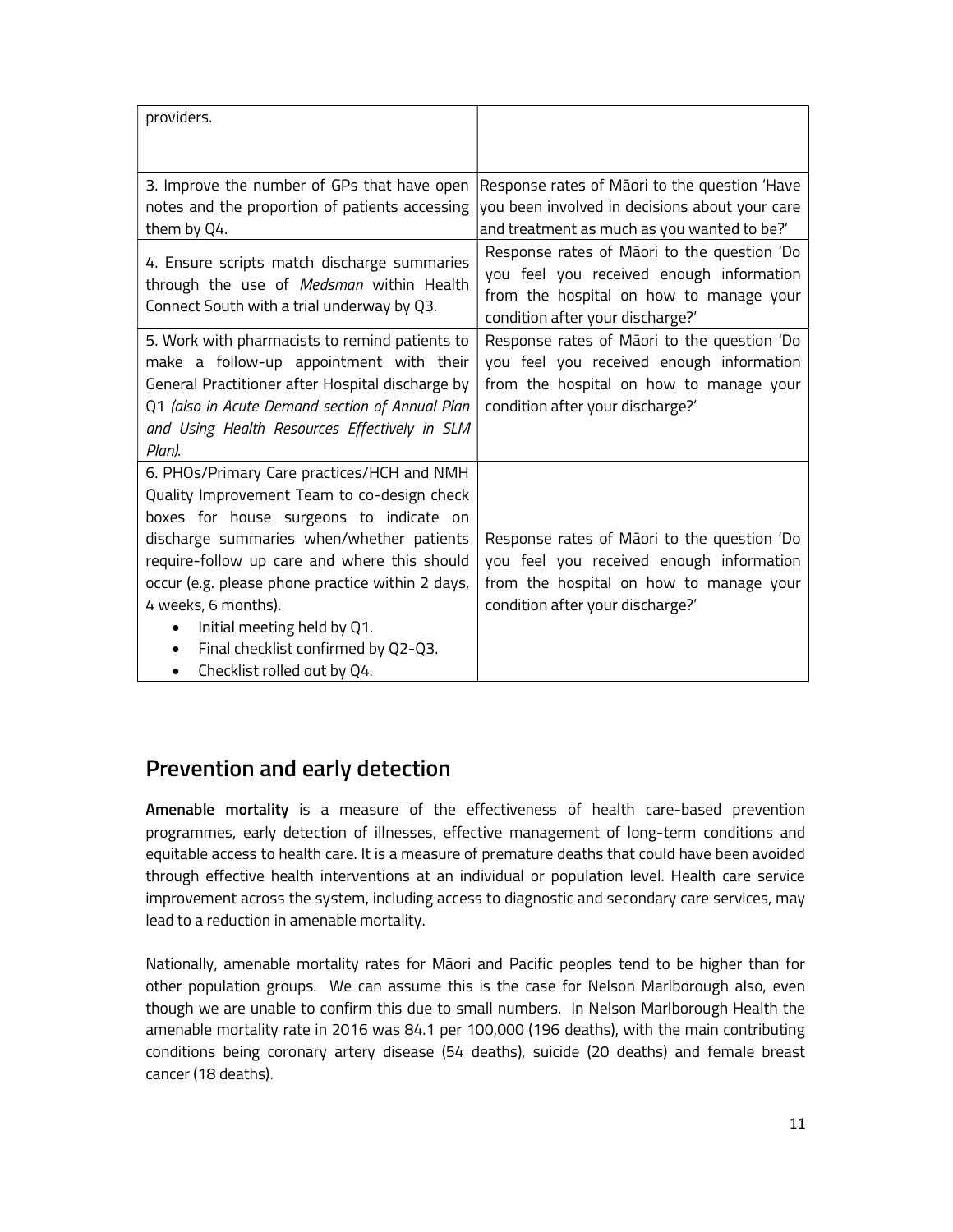The rate for Māori is not available because rates are suppressed where there are less than 30 deaths. However, in 2016 twenty-three people identifying as Māori died from a potentially preventable condition, predominantly coronary disease (6 people), chronic obstructive pulmonary disease (3) and suicide (2).

Coronary artery disease is thought to begin with damage or injury to the inner layer of a coronary artery, sometimes as early as childhood. The damage may be caused by various factors, including:

- •Smoking
- •High blood pressure
- •High cholesterol
- •Diabetes or insulin resistance
- •Sedentary lifestyle

In order to address amenable mortality, and specifically amenable mortality from coronary artery disease, it will be important to implement activities that address the above risk factors.

| <b>National Measure</b>                                                                                                                                                                                                                                                                                 | Deaths under age 75 years ('premature'<br>deaths) from causes classified as amenable to<br>health care (there is currently a list of 35<br>causes) |
|---------------------------------------------------------------------------------------------------------------------------------------------------------------------------------------------------------------------------------------------------------------------------------------------------------|----------------------------------------------------------------------------------------------------------------------------------------------------|
| Local Milestone                                                                                                                                                                                                                                                                                         | Reduce equity gaps in amenable mortality<br>rates for Māori by 30% by 30 June 2023                                                                 |
| <b>Activities</b>                                                                                                                                                                                                                                                                                       | <b>Contributory Measures</b>                                                                                                                       |
| 1. PHOs to collaborate with Te Piki Oranga to<br>help locate Māori Men (30-45) who are eligible<br>for CVDRA, to undertake screening, and follow-<br>up with management by Q1 (refer Long Term<br>Conditions section of Annual Plan and Using<br>Health Resources Effectively in SLM Plan 2020-<br>21). | Proportion of Māori Men (30-45) who are<br>eligible for CVDRA receiving CVDRA.                                                                     |
|                                                                                                                                                                                                                                                                                                         | Number of Māori attending dietician clinics at<br>Te Awhina Marae.                                                                                 |
| 2. Nelson Bays Primary Health extending<br>dietitian clinics to Te Awhina Marae by Q3 (refer<br>Long Term Conditions section of Annual Plan                                                                                                                                                             | Proportion of attendees reporting improved<br>diet at six months follow-up.                                                                        |
| 2020-21).                                                                                                                                                                                                                                                                                               | Proportion of attendees with improvements in<br>BMI, blood pressure, cholesterol, HbA1c at 12<br>months.                                           |
| 3. PHOs to provide data to general practices<br>about their patients with diabetes each quarter<br>to enable the practice to use this as a reflection<br>and quality improvement tool that improves<br>diabetes<br>management<br>(refer Long<br>Term<br>Conditions section of Annual Plan 2020-21).     | Primary Health Organisation (PHO) enrolled<br>people aged 15 to 74 years with diabetes by<br>most recent HbA1c level within the past 12<br>months. |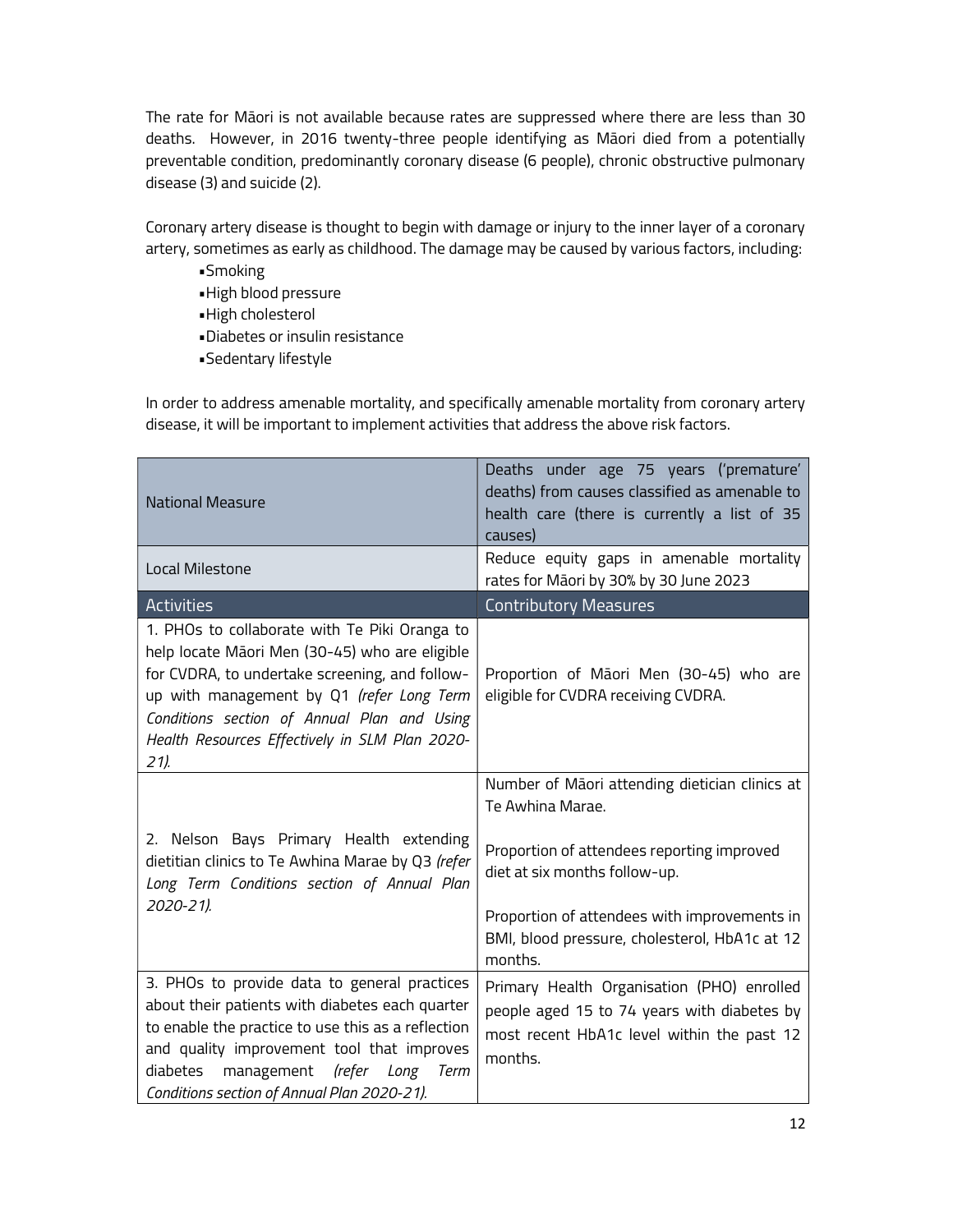|                                                                                                                                                                                                                                                                                             | Proportion of practices using PHO diabetes<br>information in patient consultations.                                                                                                                                                  |
|---------------------------------------------------------------------------------------------------------------------------------------------------------------------------------------------------------------------------------------------------------------------------------------------|--------------------------------------------------------------------------------------------------------------------------------------------------------------------------------------------------------------------------------------|
| 4. Hold self-management education 'taster'<br>sessions by Q1 in Marlborough with Te Piki<br>Oranga clients that are culturally relevant,<br>appropriate and accessible for participants and<br>family/whanau/support person (refer Long Term<br>Conditions section of Annual Plan 2020-21). | Primary Health Organisation (PHO) enrolled<br>people aged 15 to 74 years with diabetes by<br>most recent HbA1c level within the past 12<br>months.<br>Proportion of Māori with diabetes who engage<br>in self-management programmes. |
| 5. Expand pool-based activity programme<br>(Maatapuna) by Q2 in a partnership between<br>Nelson Bays Primary Health and Te Piki Oranga,<br>removing barriers to increasing physical activity<br>levels (refer Long Term Conditions section of<br>Annual Plan 2020-21).                      | Proportion of attendees reporting improved<br>physical activity at six months follow-up.<br>Proportion of Māori engaging in increasing<br>activity programmes district wide.                                                         |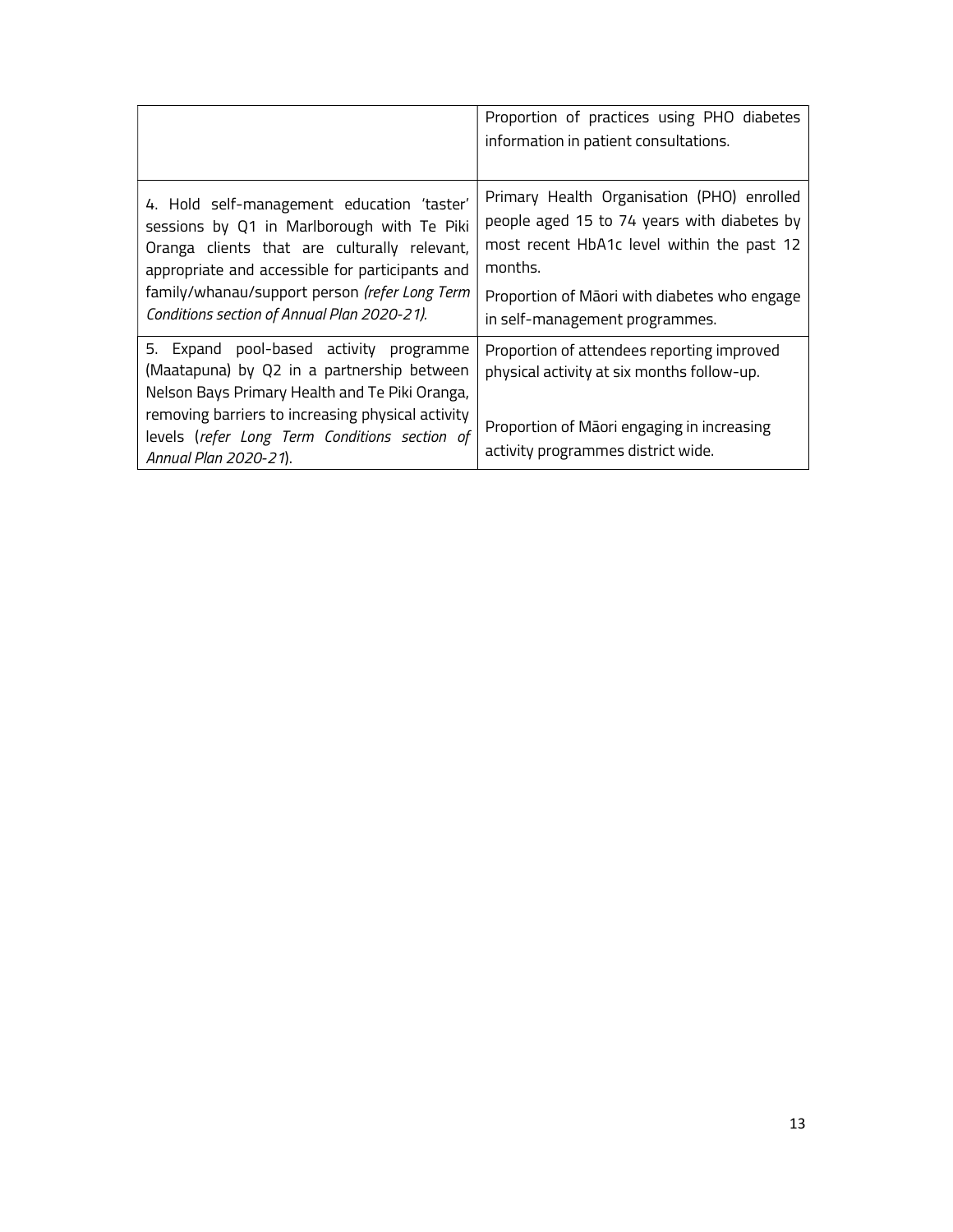# Healthy start

Babies living in smokefree homes aims to reduce the rate of infant exposure to cigarette smoke by focussing attention beyond maternal smoking to the home and family/whanau environment (i.e., a healthy start). The measure aligns with the first core contact which is when the handover from maternity to Well Child Tamariki Ora (WCTO) providers and general practitioners occurs.

Smoking during pregnancy and exposure to smoking in early childhood strongly influence pregnancy and early childhood health outcomes. This measure promotes the roles which collectively service providers play in the infants' life and the many opportunities for smoking interventions to occur. It also enables the health sector to connect infants and their family/whanau with maternity and childhood health care such as immunisation.

This measure was revised by the Ministry of Health on 31 October 2018 (numerator and denominator definitions changed). This resulted in all registered births being recorded in the denominator, not just those enrolled with/contacted by the WCTO provider. This means that the proportion of babies living in "smoking" houses according to the new measure could be due to EITHER:

- living in a household where someone smokes OR
- having not received a WCTO provider visit/enrolment

Therefore, to increase the proportion of babies recorded as living in smokefree homes, we also need to increase the proportion of registered births enrolled with WCTO providers (and ensure this data is being captured/reported to the Ministry of Health). In Nelson Marlborough from January 2019 to June 2019, 66.9% of registered births were enrolled with a WCTO provider and only 53.4% of newborns in Nelson Marlborough could be confirmed as living in smokefree households at six weeks postnatal (this compares with a national average of 55.3%). The rate for Māori is a lot lower; only 40.1% of new born Māori were enrolled with a WCTO provider and only 21.7% of Māori newborns in Nelson Marlborough could be confirmed as living in smokefree households at six weeks postnatal. This is lower than the national rate for Māori which is 34.4%. Rates also decline with increasing deprivation.

| <b>National Measure</b>                                                                                                                           | Babies living in a smokefree household at six<br>weeks postnatal (up to 56 days of age).                                                    |
|---------------------------------------------------------------------------------------------------------------------------------------------------|---------------------------------------------------------------------------------------------------------------------------------------------|
| Local Milestone                                                                                                                                   | At least 34.4% of Māori newborns in Nelson<br>Marlborough Health live in a smokefree<br>household at six weeks postnatal by 30 June<br>2021 |
| Activities                                                                                                                                        | <b>Contributory Measures</b>                                                                                                                |
| 1. NBPH will work with community agencies to<br>provide a 'Vulnerable Populations' (VIP) project<br>to target Māori, Pacific and other vulnerable | Enrolment rates of Māori children in Primary<br>Care.                                                                                       |
| people who cannot afford to access General<br>Practice services, which would<br>improve<br>enrolment of children in GPs and<br><b>WCTO</b>        | Enrolment rates of Maori children with WCTO<br>providers.                                                                                   |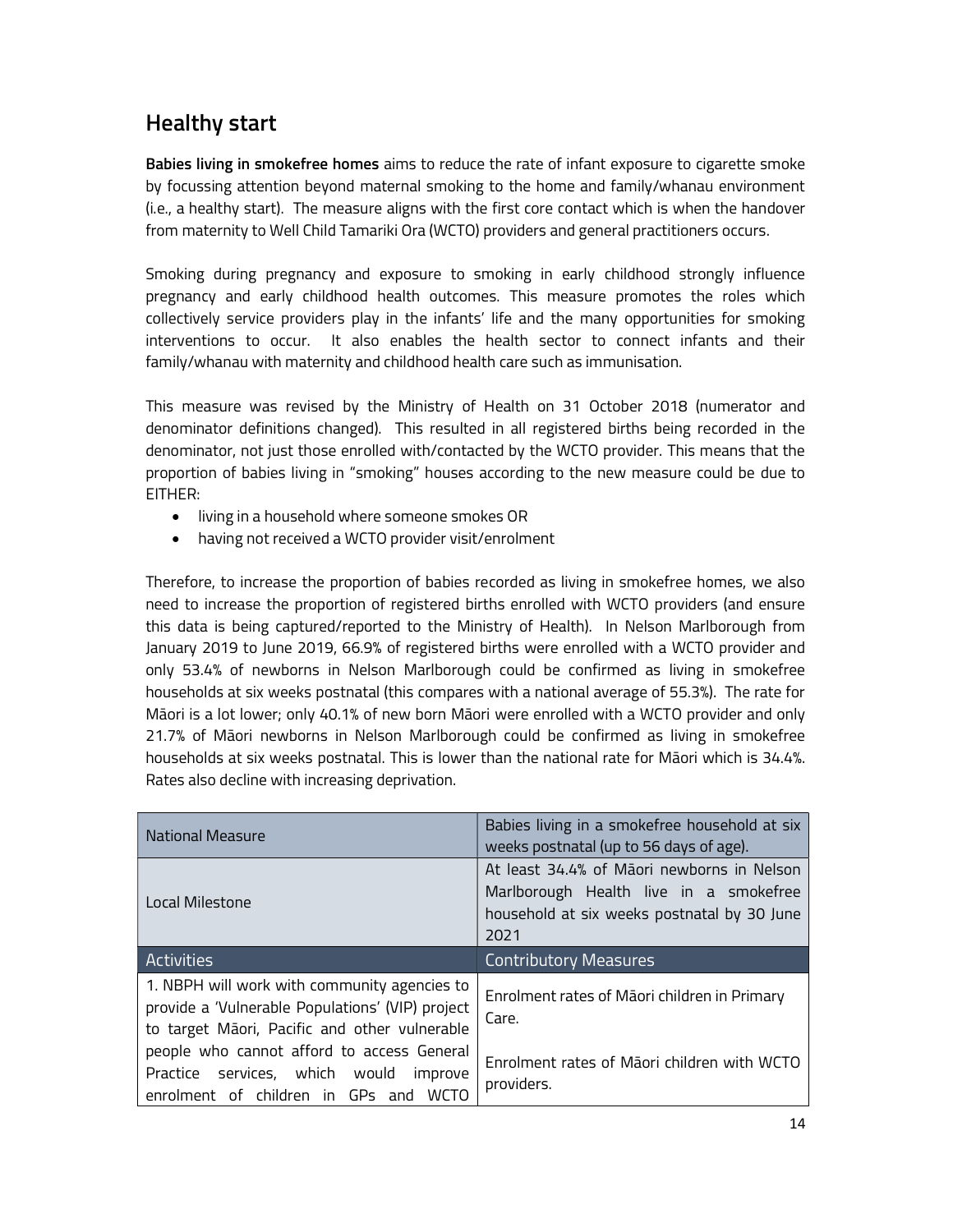| providers.                                                                                                                                                                                                                                                                                                                                                                                                 |                                                                                                                                                           |
|------------------------------------------------------------------------------------------------------------------------------------------------------------------------------------------------------------------------------------------------------------------------------------------------------------------------------------------------------------------------------------------------------------|-----------------------------------------------------------------------------------------------------------------------------------------------------------|
| 2. Smokefree 2025 programme to review initial<br>Pepi First referral model by Q3 to understand<br>how referrals from LMC midwives could be<br>improved.                                                                                                                                                                                                                                                    | Referral rates to Pepi First by LMC midwives.                                                                                                             |
| 3. Work with the Ministry of Health, Plunket<br>and Te Piki Oranga to breakdown BLSH and<br>Wellchild<br>indicators<br>by Q3 to identify<br>differences based on ethnicity, rurality and/or<br>facility and identify improvement actions for<br>SLM Plan 2021/22.                                                                                                                                          | Awareness of ethnicity, rurality and facility<br>differences in BLSH and Wellchild indicators.                                                            |
| 4. LMCs, midwives and Hauora Direct to<br>promote vaping as a quit smoking aid with<br>whanau living in the same household as<br>pregnant women underway by Q3. (refer<br>Smokefree 2025 section in Annual Plan 2020-21).                                                                                                                                                                                  | Referral rates of whanau living with pregnant<br>smoking cessation<br>to<br>services<br>women<br>(including the use of vaping as a quit smoking<br>tool). |
| 5. Promote the Pēpi First programme to "wrap-<br>around support" partners each quarter (e.g. iwi<br>social service providers, budget advisors, LMCs<br>and other health and social service providers)<br>that have regular contact with hapū māmā;<br>ensure referral pathways from Hapū Wānanga,<br>Hauora Direct and other targeted health<br>services (refer Smokefree 2025 section of Annual<br>Plan). | Referrel rates to Pēpi First.                                                                                                                             |
| 6. Explore integrated IT solutions to reduce<br>barriers to parents, GPs and LMCs to enrolment<br>(refer Maternity and Early years section of Annual<br>Plan).<br>Initial stakeholder meeting held by Q1.<br>Feasibility of Hauora Direct or other IT<br>solutions<br>address<br>this<br>to<br>need<br>determined by Q2.<br>Alternative non-IT options explored by<br>Q4 if necessary.                     | WCTO enrolment rates.                                                                                                                                     |
| 7. WCTO will work closely with maternity<br>services to notify each late/non referral so<br>NMH can address barriers to timely enrolment<br>with an initial stakeholder meeting held by Q1<br>(refer Maternity and Early years section of Annual<br>Plan).                                                                                                                                                 | WCTO enrolment rates.                                                                                                                                     |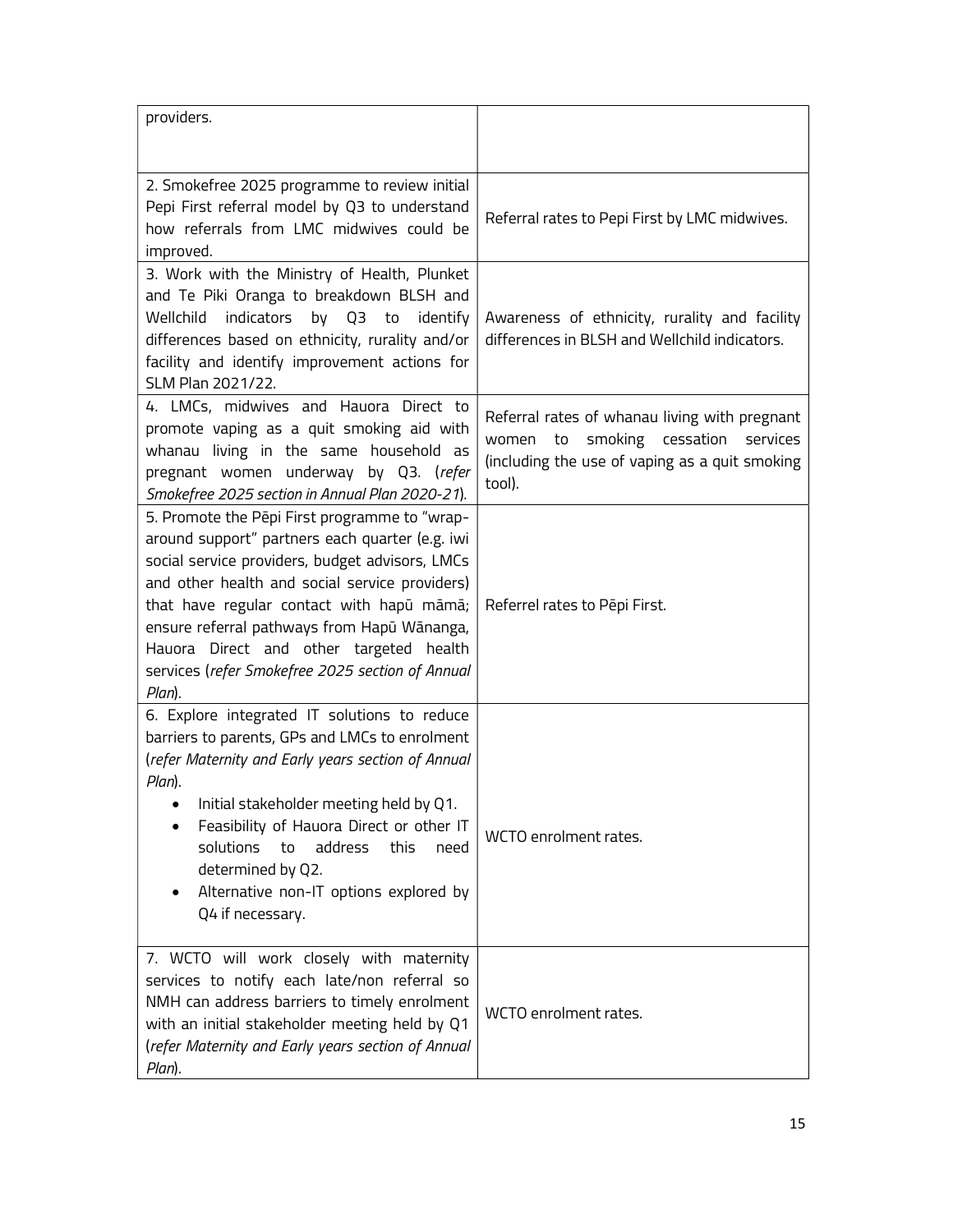| 8. Increase LMC workforce capacity in Wairau to<br>enable LMCs to support whanau experiencing<br>difficulties accessing WCTO services by Q4<br>(refer Maternity and Early years' section of Annual | Proportion of newborns in Wairau enrolled in<br>WCTO services. |
|----------------------------------------------------------------------------------------------------------------------------------------------------------------------------------------------------|----------------------------------------------------------------|
| Plan).                                                                                                                                                                                             |                                                                |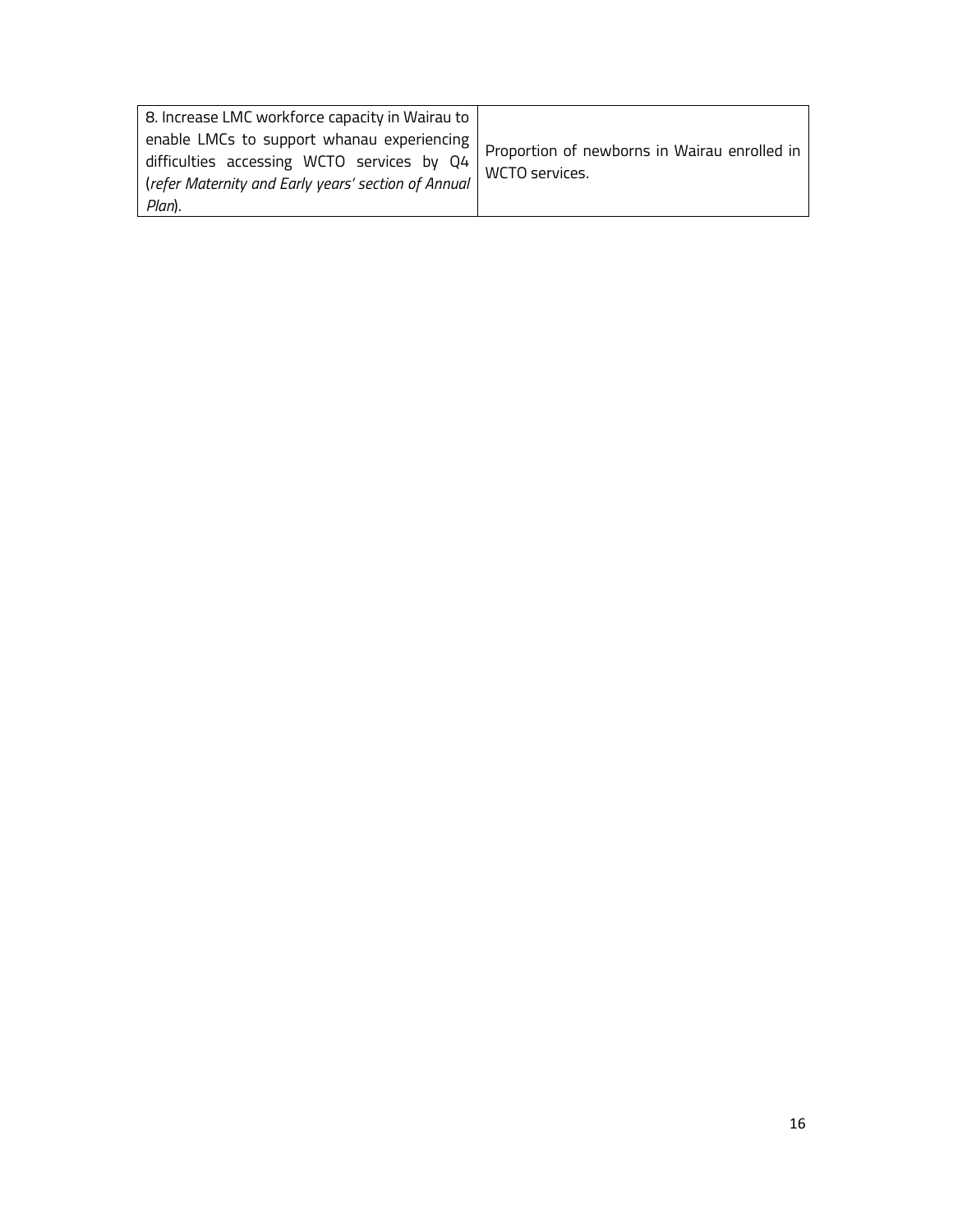## Youth are healthy, safe and supported

The youth access to and utilisation of youth appropriate health services SLM is made up of five domains with corresponding outcomes and national health indicators. The Alliance was expected to choose at least one domain and use the corresponding national indicator to set their improvement milestone. Nelson Marlborough Health chose the 'sexual and reproductive health' domain with the intent of achieving the outcome of young people managing their sexual and reproductive health safely and receiving youth-friendly care. The national indicator for this outcome is chlamydia testing coverage for 15-24 year olds.

It is common practice to offer sexually active youth STI testing upon visiting a general practice or a sexual health clinic. Chlamydia is one of the infections that is screened for as part of this testing. In this way, chlamydia testing coverage for 15-24 year olds not only indicates coverage of STI testing, but can also be used as an indicator of the ability of young people to receive youthfriendly care and manage their sexual and reproductive health safely.

In 2018, a substantially higher proportion of 20-24 year olds in Nelson Marlborough had received STI testing than 15 to 19 year olds and this was true for both sexes and across all ethnic groups. However, females aged 20-24 years were more likely to have been tested (37.5%) than males (10.0%). Similar equity gaps in coverage on the basis of sex exist for those aged 15-19 years and persist for all ethnic groups. Data for 2019 will be available in August 2020.

| Outcome                                                                                                                                                                                                                                                                                                                                                                                | Young people manage their sexual and<br>reproductive health safely and receive youth-<br>friendly care                                                                                         |
|----------------------------------------------------------------------------------------------------------------------------------------------------------------------------------------------------------------------------------------------------------------------------------------------------------------------------------------------------------------------------------------|------------------------------------------------------------------------------------------------------------------------------------------------------------------------------------------------|
| <b>National Measure</b>                                                                                                                                                                                                                                                                                                                                                                | Chlamydia testing coverage for 15-24 year<br>olds                                                                                                                                              |
| Local Milestone                                                                                                                                                                                                                                                                                                                                                                        | Increase the percentage of males aged 20-24<br>years being tested for Chlamydia from 10.0%<br>in 2018 to at least 35.7% (i.e., bring male rates<br>in line with female rates) by 30 June 2021. |
| <b>Activities</b>                                                                                                                                                                                                                                                                                                                                                                      | <b>Contributory Measures</b>                                                                                                                                                                   |
| 1. Establish a 'train the trainer' model by<br>Q4 in collaboration with occupational<br>health nurses in local industry to add<br>routine STI testing alongside compulsory<br>drug testing, focusing initially on Port<br>Nelson (Talley's & Sealords) and ITO<br>apprenticeship providers (i.e., building<br>trades). (cross reference Sexual Health<br>section Annual Plan 2020/21). | Number of organizations offering STI testing<br>alongside compulsory drug testing.                                                                                                             |